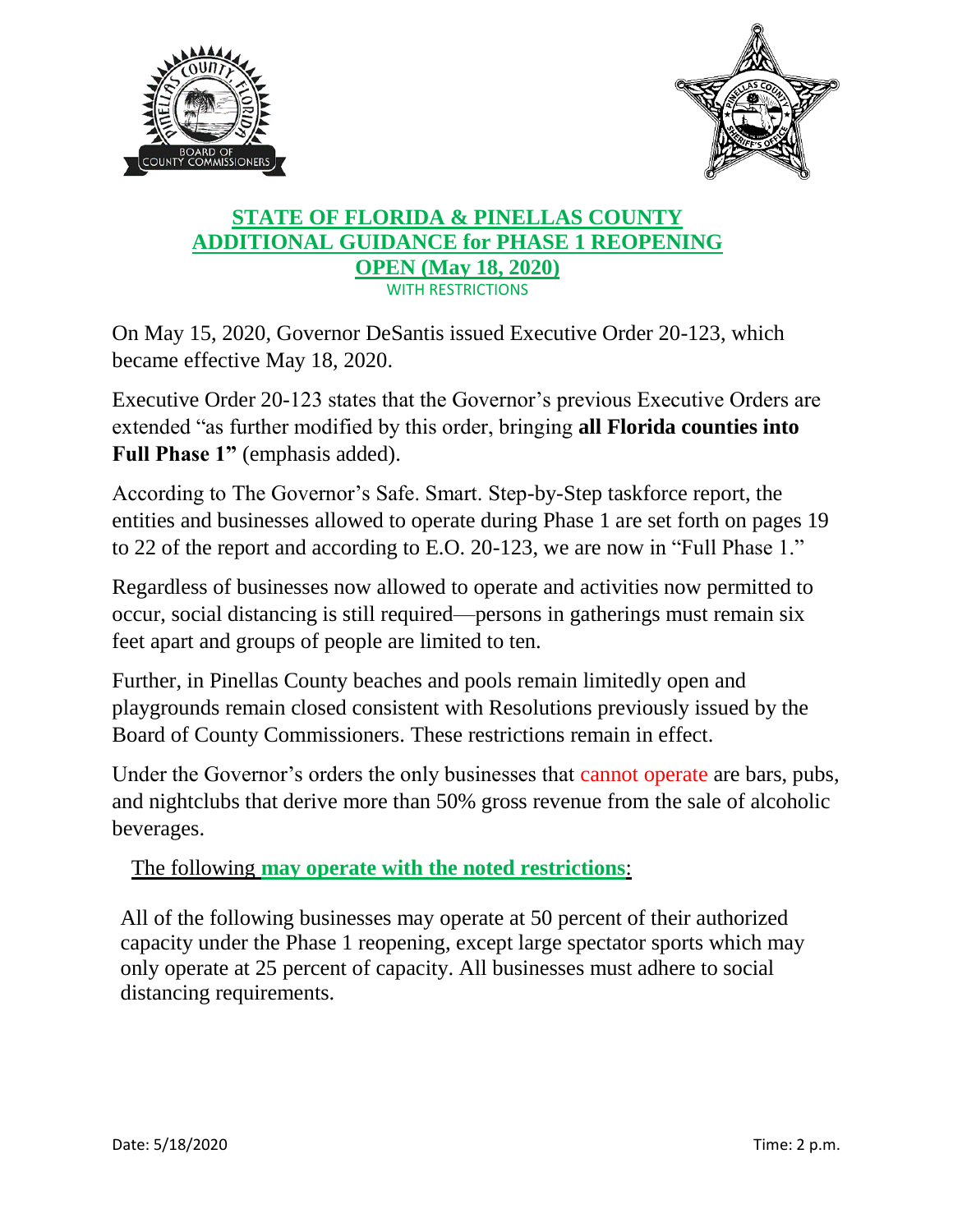



## **STATE OF FLORIDA & PINELLAS COUNTY ADDITIONAL GUIDANCE for PHASE 1 REOPENING OPEN (May 18, 2020)** WITH RESTRICTIONS

- $\checkmark$  Restaurants and food establishments licensed under F.S. Chapter 500 or Chapter 509
	- o The 50% of seating capacity excludes employees
	- o Outdoor seating unrestricted consistent with local law
	- o No seating at bar counters where alcohol is served
- $\checkmark$  Retail Sales
- $\checkmark$  Museums/Libraries
- $\checkmark$  Gyms/fitness center
	- o Dance studios, yoga, and other fitness classes or similar activities
- $\checkmark$  Personal Services Businesses, such as nail salons, barbershops, hair salons, cosmetology specialty salons, tattoo services, massage services, and other one-on-one services.
	- o Appointment only; 15 minutes between appointments
	- o No group appointments
	- o Masks must be worn by employees
- $\checkmark$  Professional Sports
	- o Large spectator sporting events up to 25 percent of capacity
- $\checkmark$  Recreation and Large Venues
	- o Includes, movie theaters, concert halls, auditoriums, bowling alleys, arcades, playhouses, and casinos
	- o Cleaning and disinfecting required
	- o Masks worn by employees